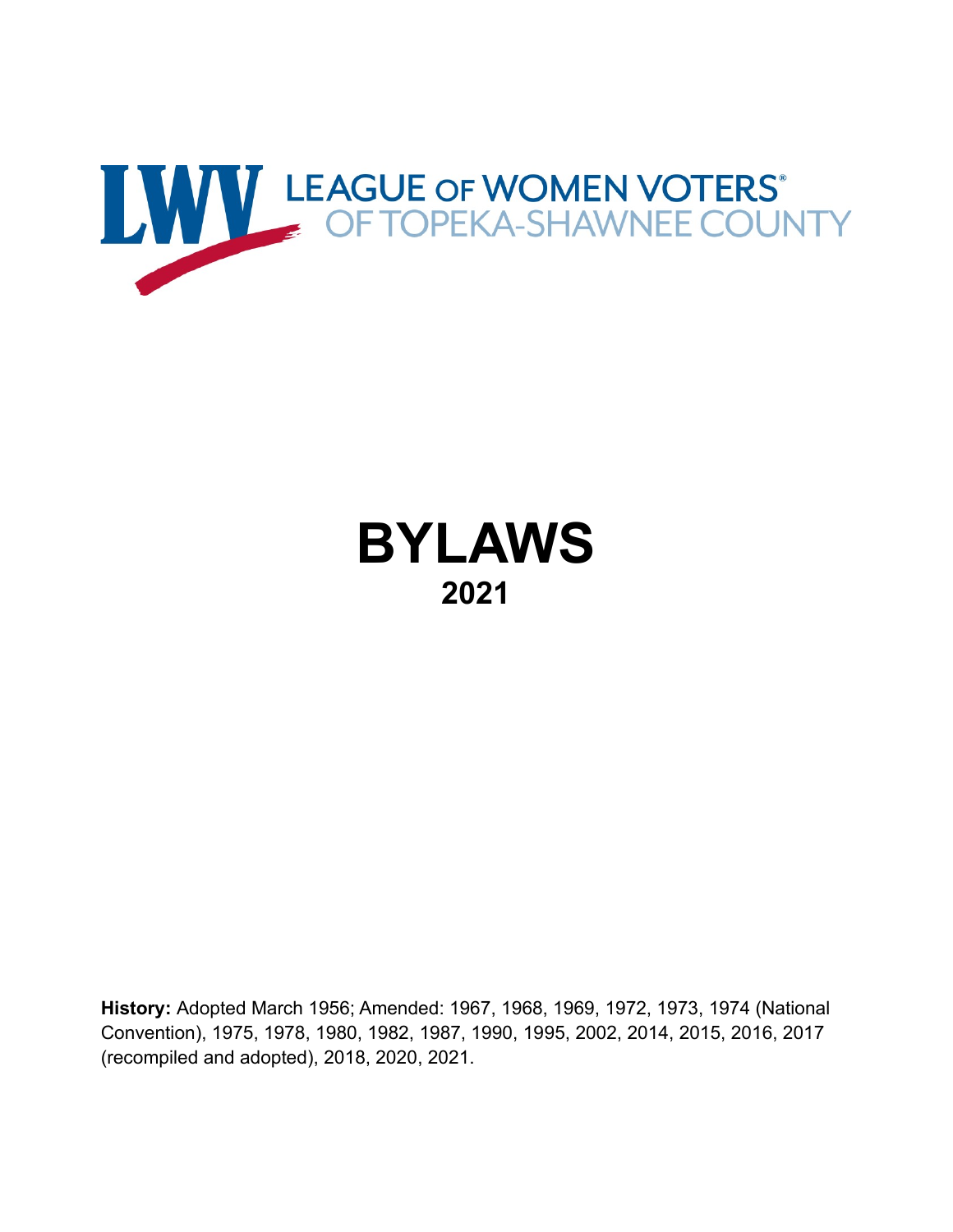**This page intentionally left blank**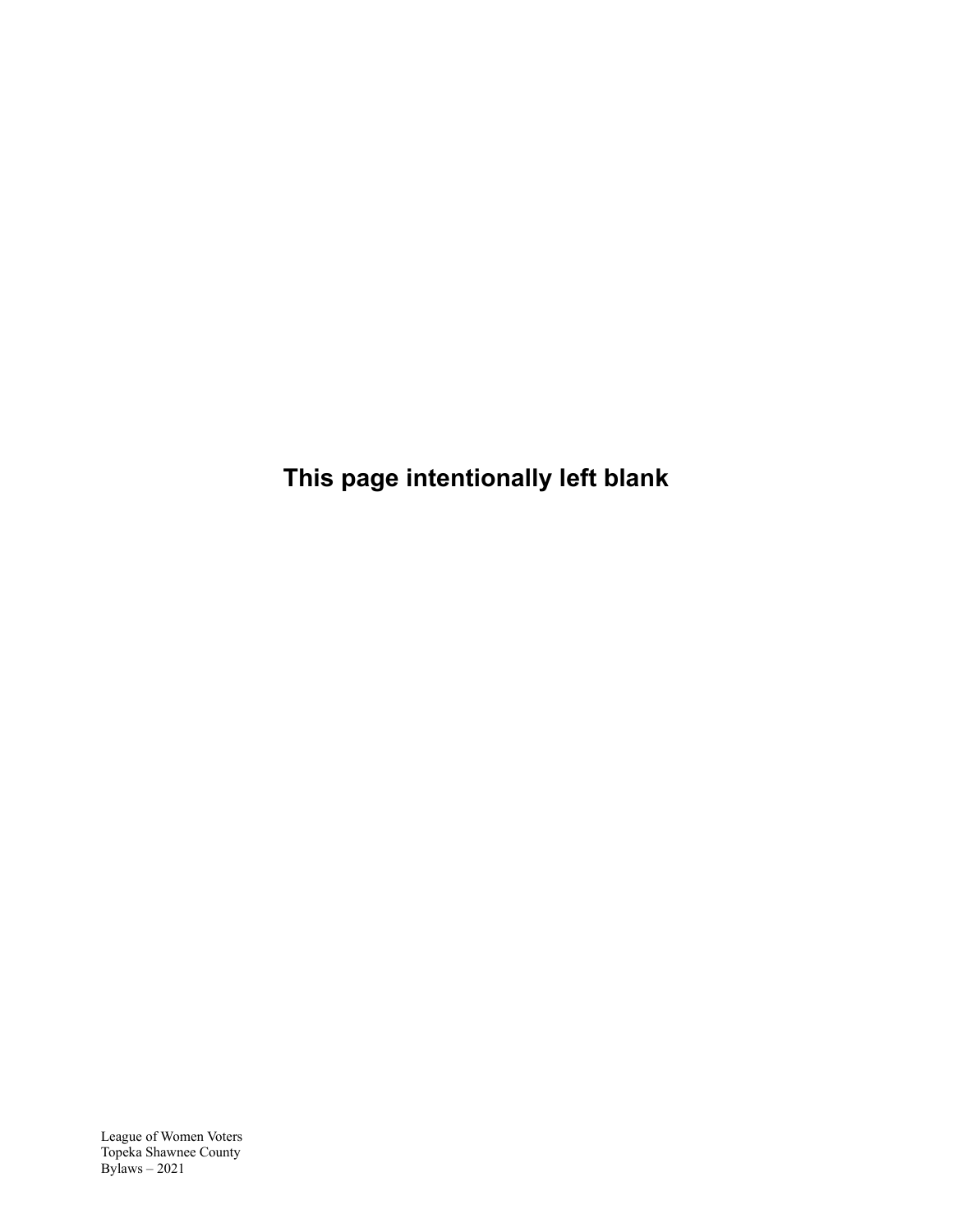# ❖ Contents (Note Article names link to the appropriate page.)

| ARTICLE X National Convention and Council, State Convention and Council  13 |  |
|-----------------------------------------------------------------------------|--|
|                                                                             |  |
|                                                                             |  |
|                                                                             |  |
|                                                                             |  |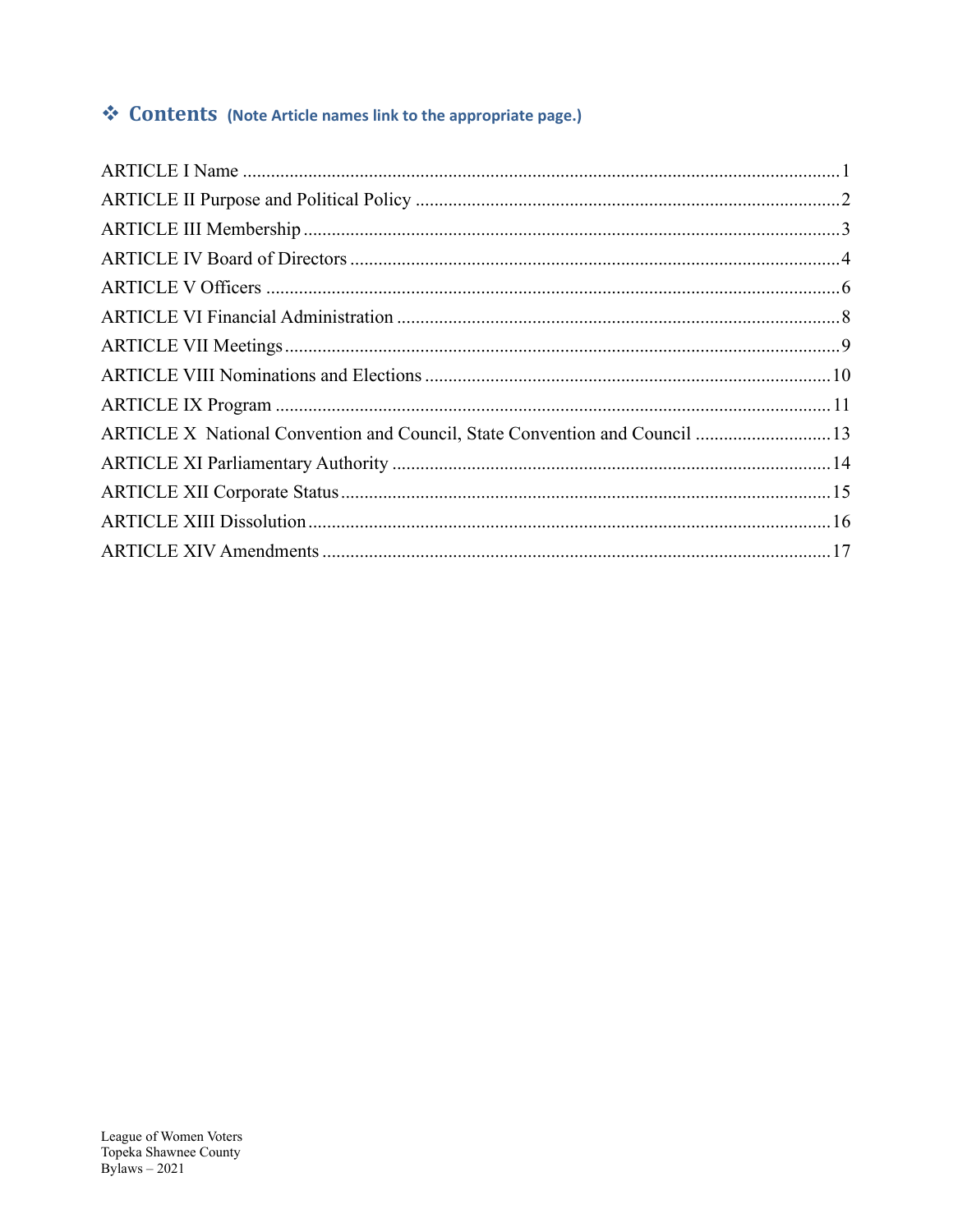#### **ARTICLE I Name**

#### <span id="page-3-0"></span>**Sec. 1. Name**

The name of this organization shall be the League of Women Voters of Topeka-Shawnee County, Kansas (LWVTSC).

The LWVTSC is an integral part of the League of Women Voters of the United States (LWVUS) and of the League of Women Voters of Kansas (LWVK).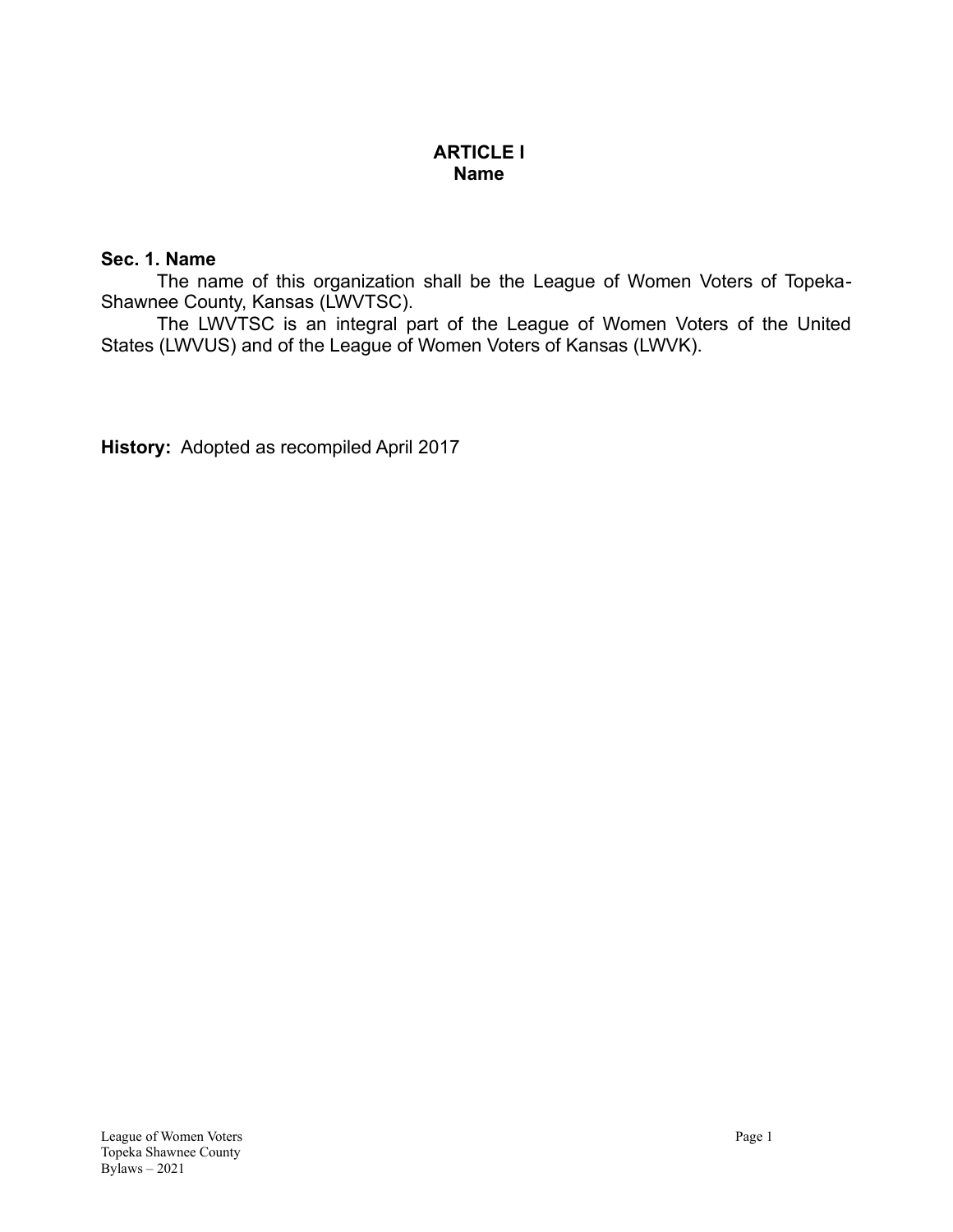## **ARTICLE II Purpose and Political Policy**

#### <span id="page-4-0"></span>**Sec. 1. Purposes**

The League of Women Voters, a nonpartisan political organization, encourages the informed and active participation of citizens in government, works to increase understanding of major policy issues, and influences public policy through education and advocacy. The League of Women Voters does not support or oppose any political party or candidate. However, the League of Women Voters acts on selected governmental issues.

Through its voter services, the League of Women Voters provides nonpartisan information on the structure and functions of government and the political parties and on voting procedures, election issues, and candidates.

#### **Sec. 2. Political Policy**

The League of Women Voters shall not support or oppose any political party or any candidate.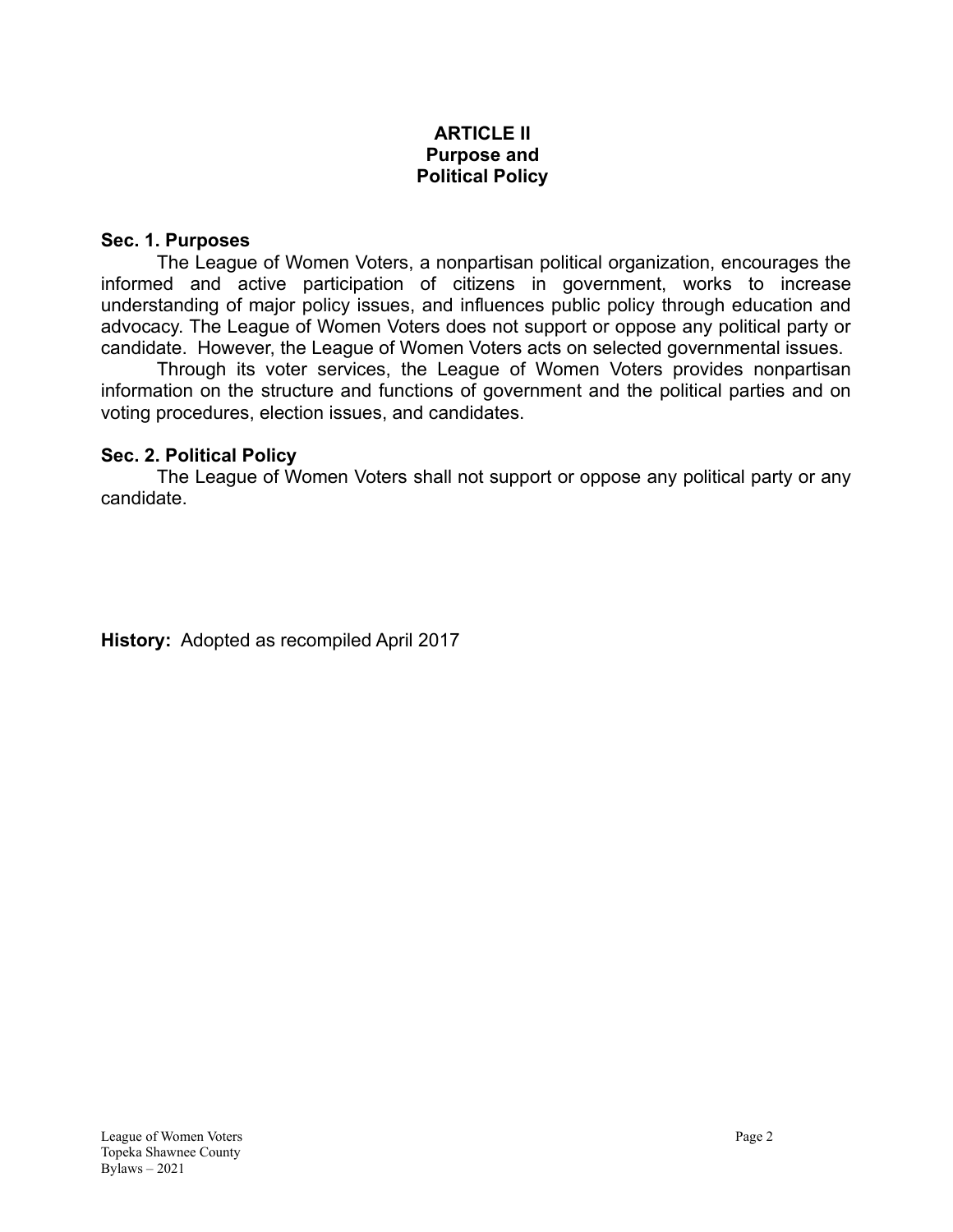# **ARTICLE III Membership**

## <span id="page-5-0"></span>**Sec. 1. Eligibility**

Any individual who subscribes to the purposes and political policy of the LWVTSC shall be eligible for membership.

## **Sec. 2. Types of Membership**

(a)(1) Individuals at least 16 years of age who join the LWVTSC shall be voting members of the LWVTSC, the LWVK and the LWVUS.

(2)(A) Individuals who reside within Shawnee County may join LWVTSC or any other local league; (B) individuals who reside outside of Shawnee County may join the LWVTSC or any other local League or shall be state members-at-large; (C) individuals who have been members of the League for 50 years or more shall be life members excused from the payment of dues.

(b) Associate Members. All other individuals who join the LWVTSC shall be associate members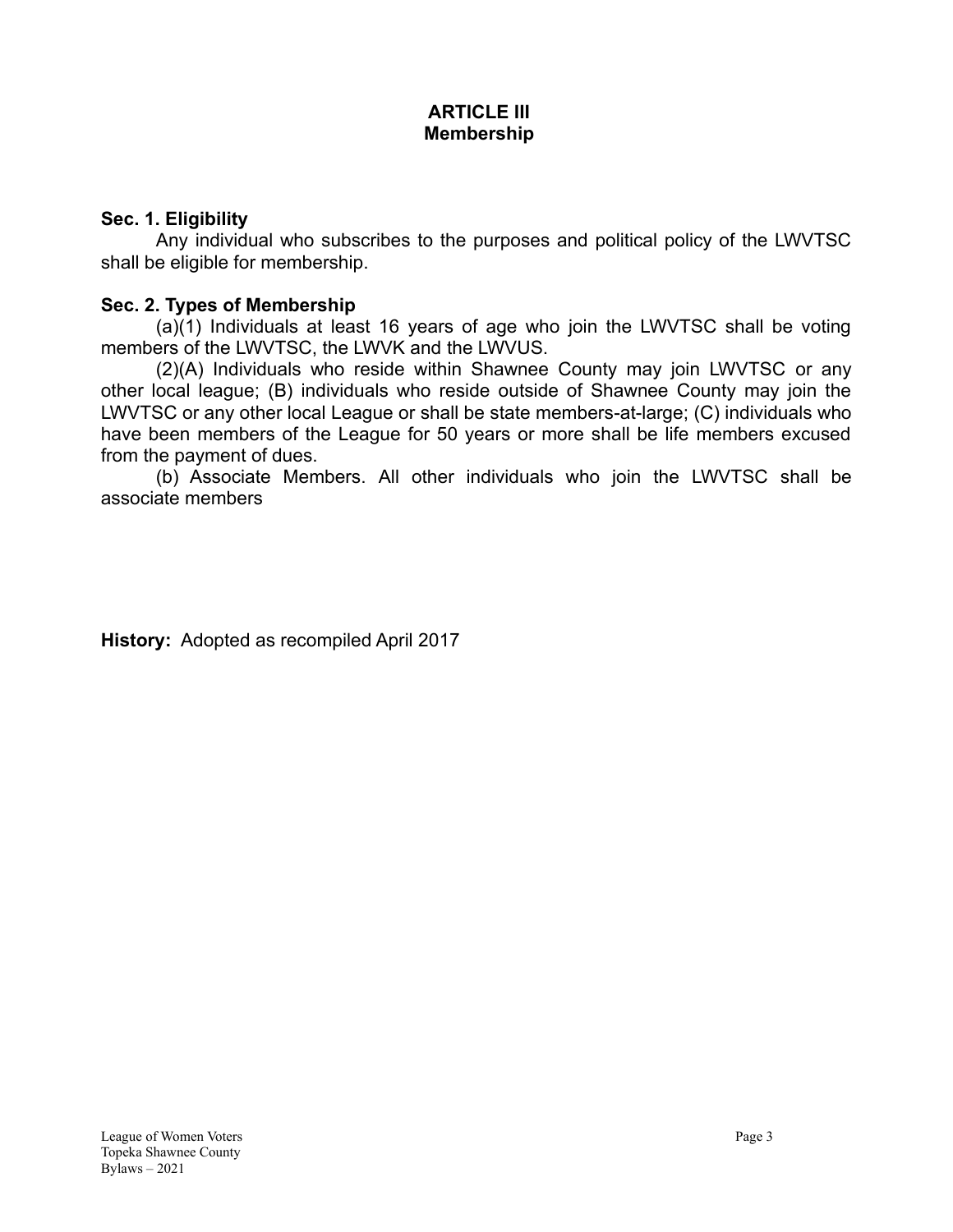## **ARTICLE IV Board of Directors**

## <span id="page-6-0"></span>**Sec. 1. Number, Manner of Selection and Term of Office**

(a) The Board of Directors shall consist of the officers of the LWVTSC, six elected directors and not more than six appointed directors.

(b) Three of the elected directors shall be elected at the Annual Meeting of every odd-numbered year and three of the elected directors shall be elected at the Annual Meeting of every even-numbered year. Elected directors shall serve for a term of two years, and until their successors have been elected and qualified.

(c) The elected directors may appoint additional directors, not exceeding six, as deemed necessary by the Board to carry on the work of the LWVTSC. Terms of office of appointed directors shall expire at the conclusion of the Annual Meeting following their appointment.

#### **Sec. 2. Qualifications**

(a) No person shall be elected or appointed or shall continue to serve as an officer or director of this organization unless the person is a voting member of the LWVTSC.

(b) The Board of Directors shall adopt a policy prohibiting certain members of the Board of Directors from engaging in partisan political activity. The phrase "partisan political activity" shall be defined in such policy.

#### **Sec. 3. Vacancies**

Any vacancy occurring in the Board of Directors by reason of the resignation, death, or disqualification of an officer or elected member may be filled, until the next Annual Meeting, by a majority vote of the remaining members of the Board of Directors. Three consecutive absences from a board meeting by any member without valid reason shall be deemed a resignation.

#### **Sec. 4. Powers and Duties**

The Board of Directors shall have full charge of the property and business of the organization, with full power and authority to manage and conduct same, subject to the instructions of the general membership. The Board of Directors shall plan and direct the work it deems necessary to carry out the program as adopted by the National Convention, the State Convention, and the Annual Meeting. The Board of Directors shall have the power to adopt written policies it deems necessary to carry out the program as adopted by the National Convention, the State Convention, and the Annual Meeting, and to execute the powers and duties of the board. The Board of Directors shall create and designate such special committees it deems necessary.

#### **Sec. 5. Meetings**

There shall be at least nine regular meetings of the Board of Directors annually. The President may call special meetings of the Board of Directors and shall call a special meeting upon the written request of five members of the Board.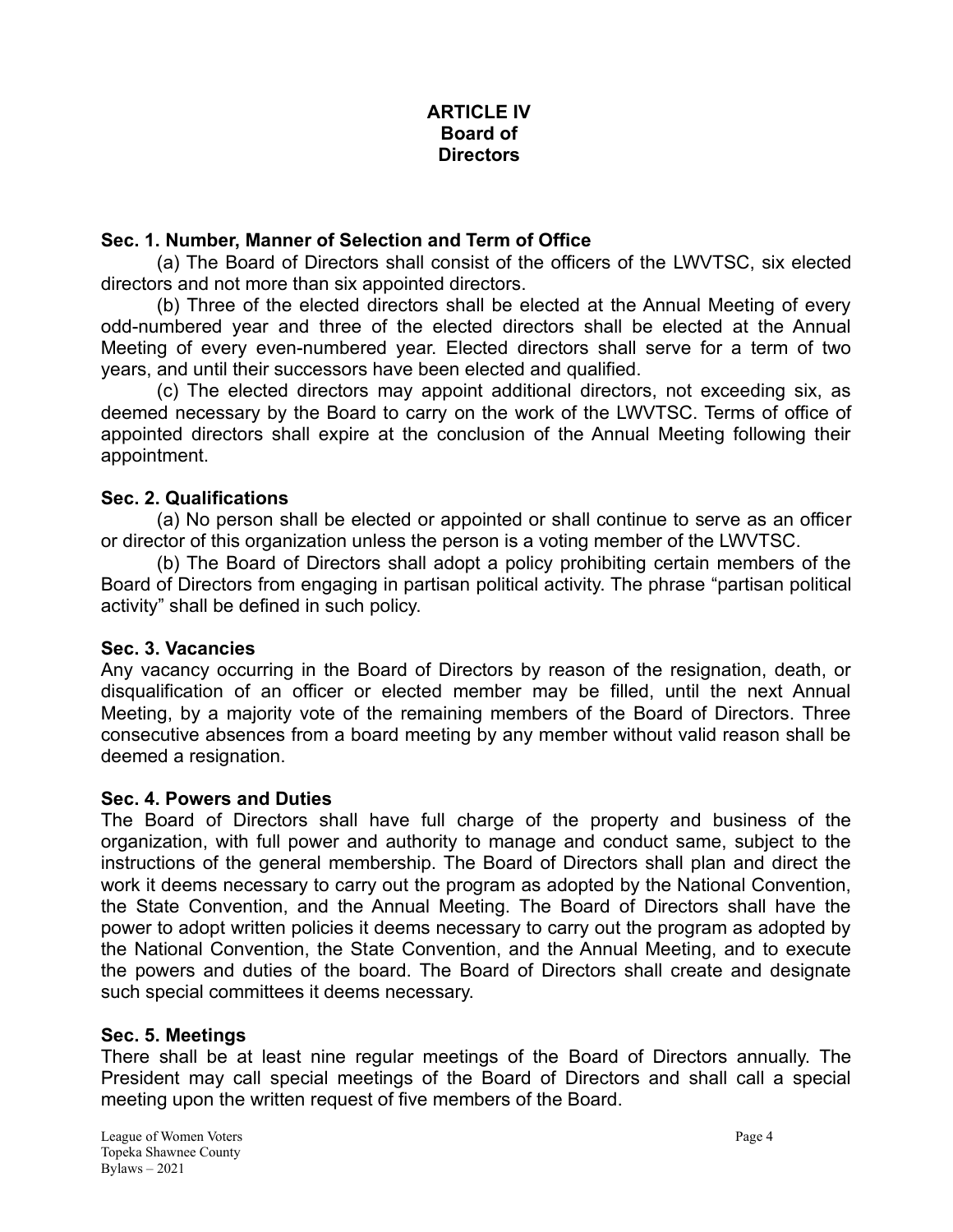## **Sec. 6. Quorum**

A majority of the members of the Board of Directors shall constitute a quorum.

History: Adopted as recompiled April 2017; Sec. 2(b) amended [April 2020](https://www.lwvtsc.org/wp-content/uploads/2021/06/2_2020-Annual-Meeting-Booklet.pdf)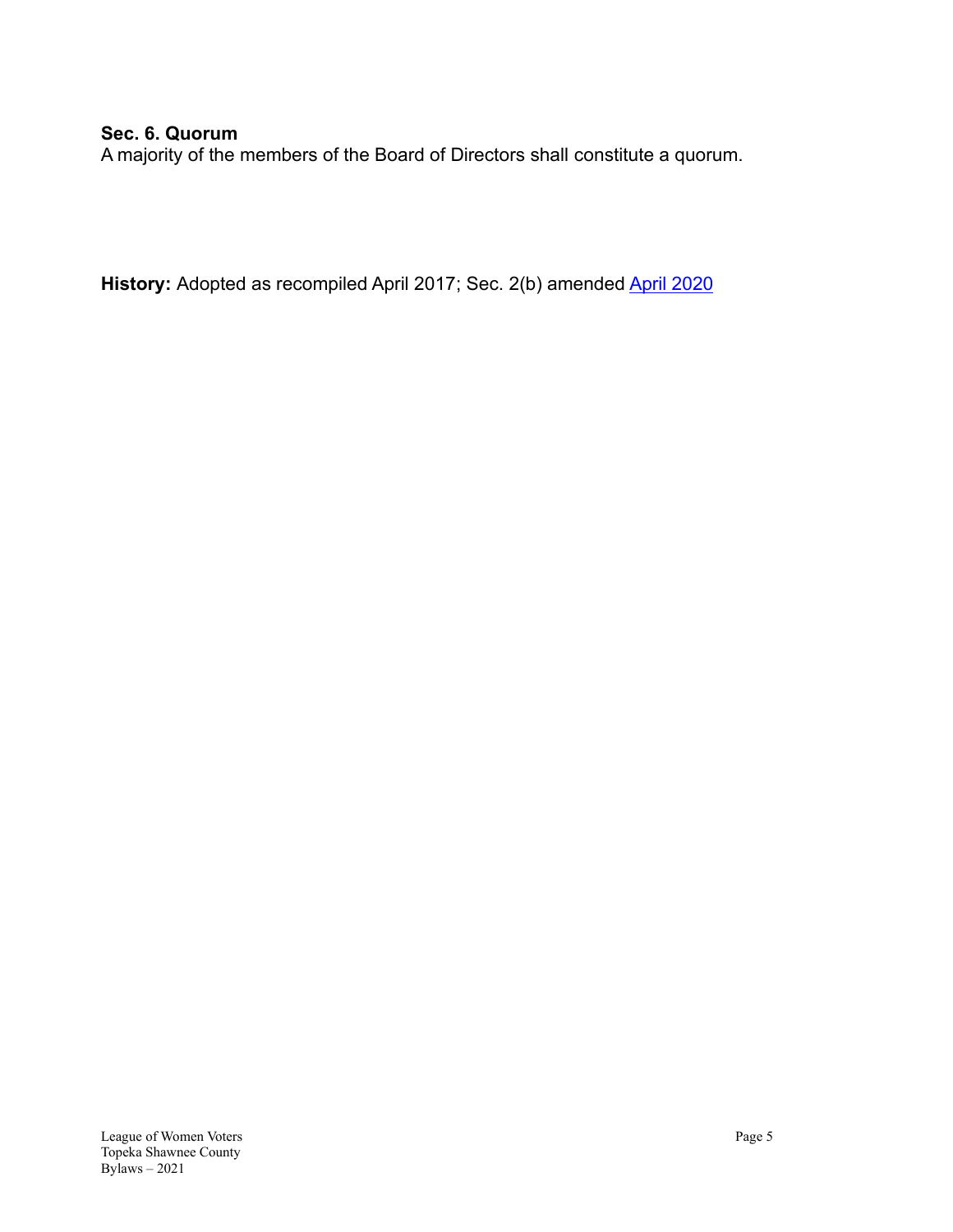# **ARTICLE V Officers**

## <span id="page-8-0"></span>**Sec. 1. Enumeration and Election of Officers**

The officers of the LWVTSC shall be a: President, President-Elect, Vice-President, Secretary and Treasurer. Such officers shall be elected at the Annual Meeting and shall take office immediately. Such officers shall serve a term of two years. The President-Elect shall succeed to the office of President upon the expiration of the term of the preceding President.

#### **Sec. 2. The President**

The President shall:

(a) Have the usual powers of supervision and management as may pertain to the office of the President;

(b) preside at all meetings of the LWVTSC and of the Board of Directors;

(c) sign all contracts and other instruments authorized by the Board of Directors;

(d) sign or endorse checks, drafts, and notes in the absence or disability of the Treasurer;

(e) create and designate committees as deemed necessary by the President or when directed to do so by the Board of Directors. Except as provided in Article VIII for the Nominating Committee, the President shall fill any vacancy on any committee, including committees required by the Bylaws;

(f) be, ex officio, a member of all committees, except the Nominating Committee;

(g) notify all officers and directors of their election or appointment; and

(h) perform such other duties as may be designated by the Board of Directors.

#### **Sec. 3. The President-Elect and the Vice-President**

(a) The President-Elect and Vice-President shall perform such duties as the President or the Board may designate.

(b) In the event of the absence, resignation, disability, or death of the President, the President-Elect shall possess all the powers and perform all the duties of the office of the President. In the event of the absence, resignation, disability, or death of the President and the President-Elect, the Vice-President, shall possess all the powers and perform all the duties of the office of the President.

(c) If the office of President becomes vacant and neither the President-Elect nor the Vice-President is able to serve in that capacity, a President shall be elected in accordance to Article IV, Sec. 3.

#### **Sec. 4. The Secretary**

The Secretary shall keep minutes of all meetings of the membership of the LWVTSC at which business is conducted and of all meetings of the Board of Directors.

#### **Sec. 5. The Treasurer**

The Treasurer shall:

(a) Perform such duties as customarily pertain to the office;

(b) arrange for an annual audit of the books;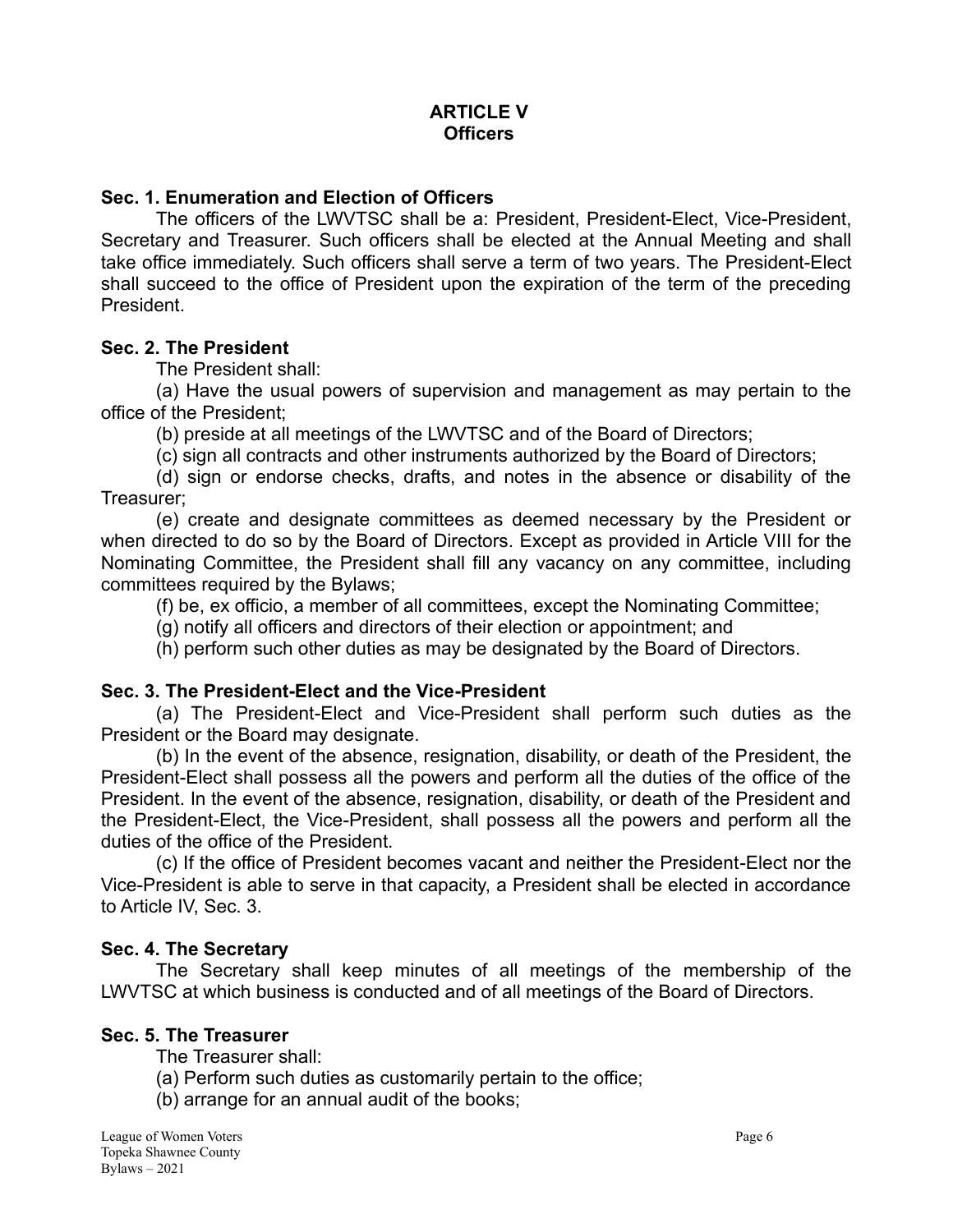(c) maintain deposits in authorized financial institutions, as directed by the Board of Directors;

(d) serve as a member of the Budget Committee; and

(e) present statements to the Board of Directors at its regular meetings and an annual report at the Annual Meeting.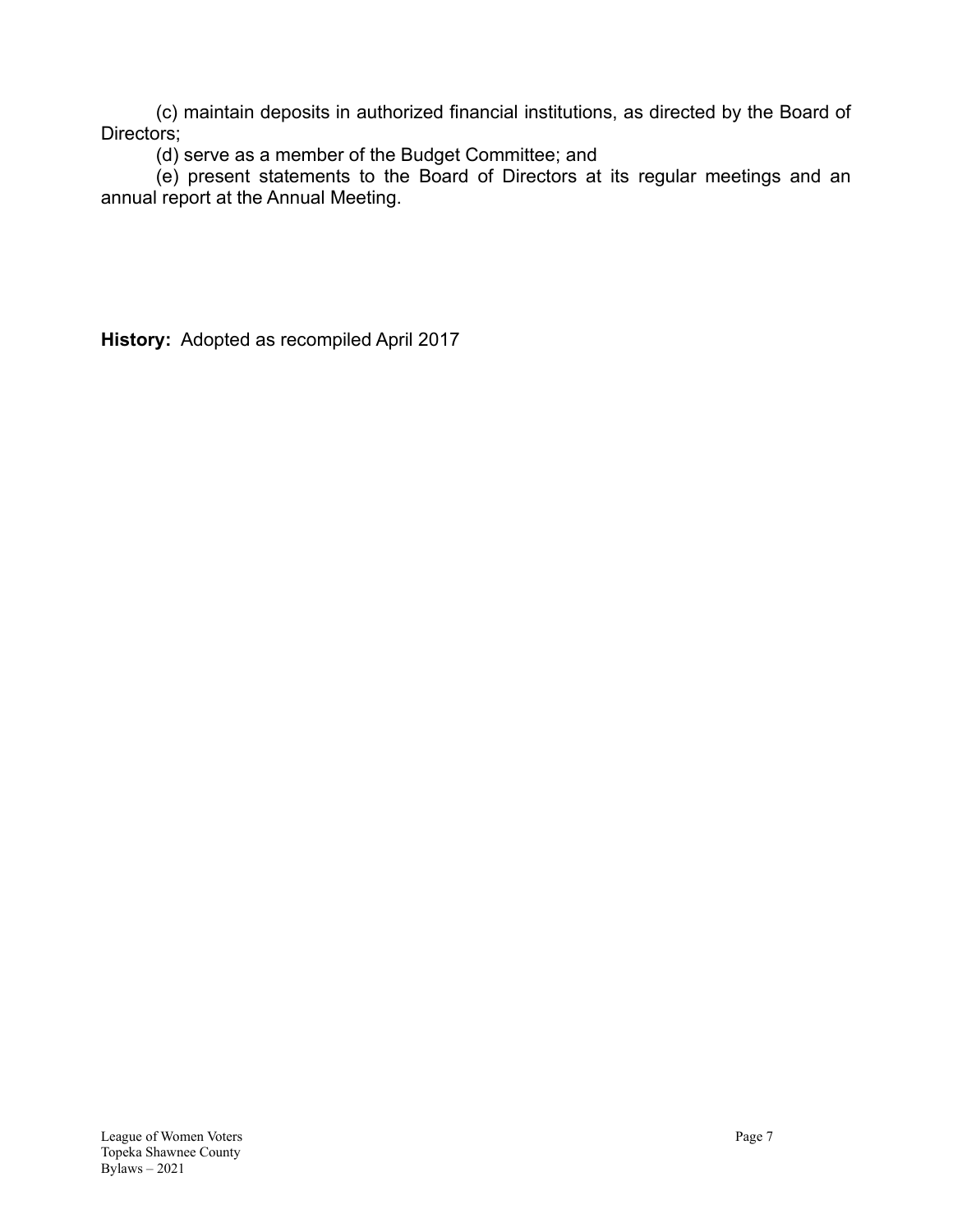## **ARTICLE VI Financial Administration**

## <span id="page-10-0"></span>**Sec. 1. Fiscal Year**

The fiscal year of the LWVTSC shall commence on the first day of April of each year.

# **Sec. 2. Dues**

(a) Except as provided by this section, the Board of Directors shall have the power to determine all matters relating to the payment and collection of local dues.

(b) The amount of local dues shall be determined by the membership at the Annual Meeting in conjunction with the adoption of an adequate budget.

(c) The amount of the dues collected for the state and national Leagues shall increase automatically by the same amount of any increase in the national and/or state per member payment. Such increase shall be effective without any action of the membership of the LWVTSC.

(d) Any individual who has been a voting member of the LWVUS for 50 years or more shall be a life member excused from the payment of local, state, and national dues.

## **Sec. 3. Budget**

The President shall appoint a Budget Committee, and designate the Chair of such Committee, to prepare a proposed budget for the ensuing year. The Treasurer shall be a member of the Budget Committee but shall not be eligible to serve as the Chair of the Budget Committee. The Budget Committee shall submit a proposed budget to the Board of Directors at the regular meeting of the Board held in March of each year, or at a special meeting called for the purpose of approving the budget. The Board shall approve and adopt, or amend and adopt, the proposed budget submitted by the Budget Committee. A copy of the budget, which has been adopted by the Board, shall be provided to the membership at least 10 days prior to the Annual Meeting.

**History**: Adopted as recompiled April 2017; Secs 2 & 3 amended [April 2021.](https://www.lwvtsc.org/wp-content/uploads/2021/06/2021-Annual-Meeting-Booklet-2.0.pdf)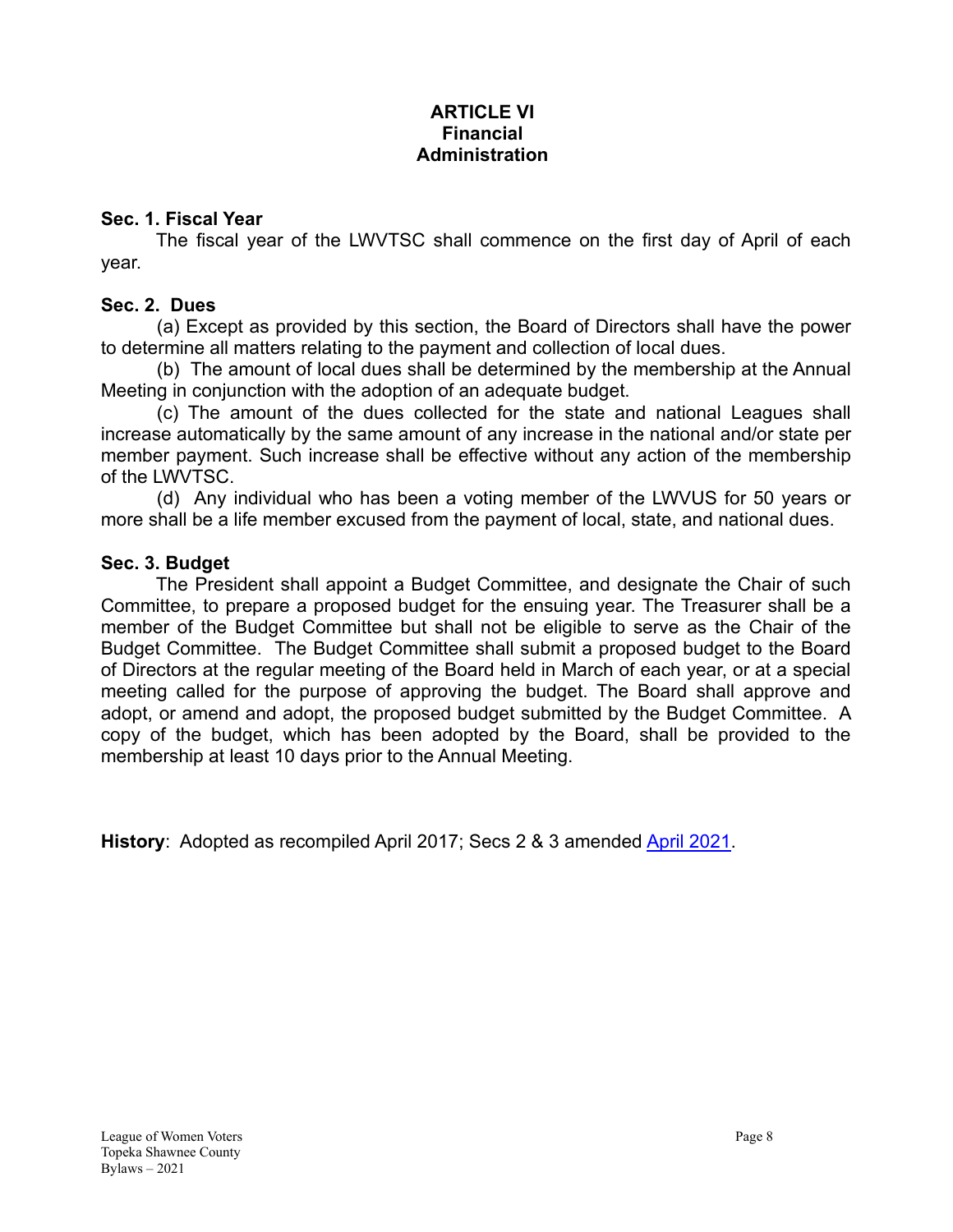# **ARTICLE VII Meetings**

## <span id="page-11-0"></span>**Sec. 1. Membership Meetings**

There shall be at least four meetings of the membership each year. The time and place of such meetings shall be determined by the Board of Directors.

## **Sec. 2. Annual Meeting**

An Annual Meeting shall be held each year. The date of the Annual Meeting shall be determined by the Board of Directors. The Annual Meeting shall:

- (a) Consider any proposed local program and may adopt a such local program for the ensuing year;
- (b) elect officers and directors, and members of the Nominating Committee;
- (c) adopt an adequate budget; and
- (d) transact such other business as properly comes before it.

## **Sec. 3. Quorum**

Twenty percent of the membership shall constitute a quorum at the Annual Meeting and any other business meeting of the membership. A business meeting is any meeting of the membership at which a vote of the membership is required.

History: Adopted as recompiled April 2017; Sec. 2 amende[d April 2020](https://drive.google.com/open?id=1uCL2EEd-Ai00GrgWrJVfkYqrg8b-L05m)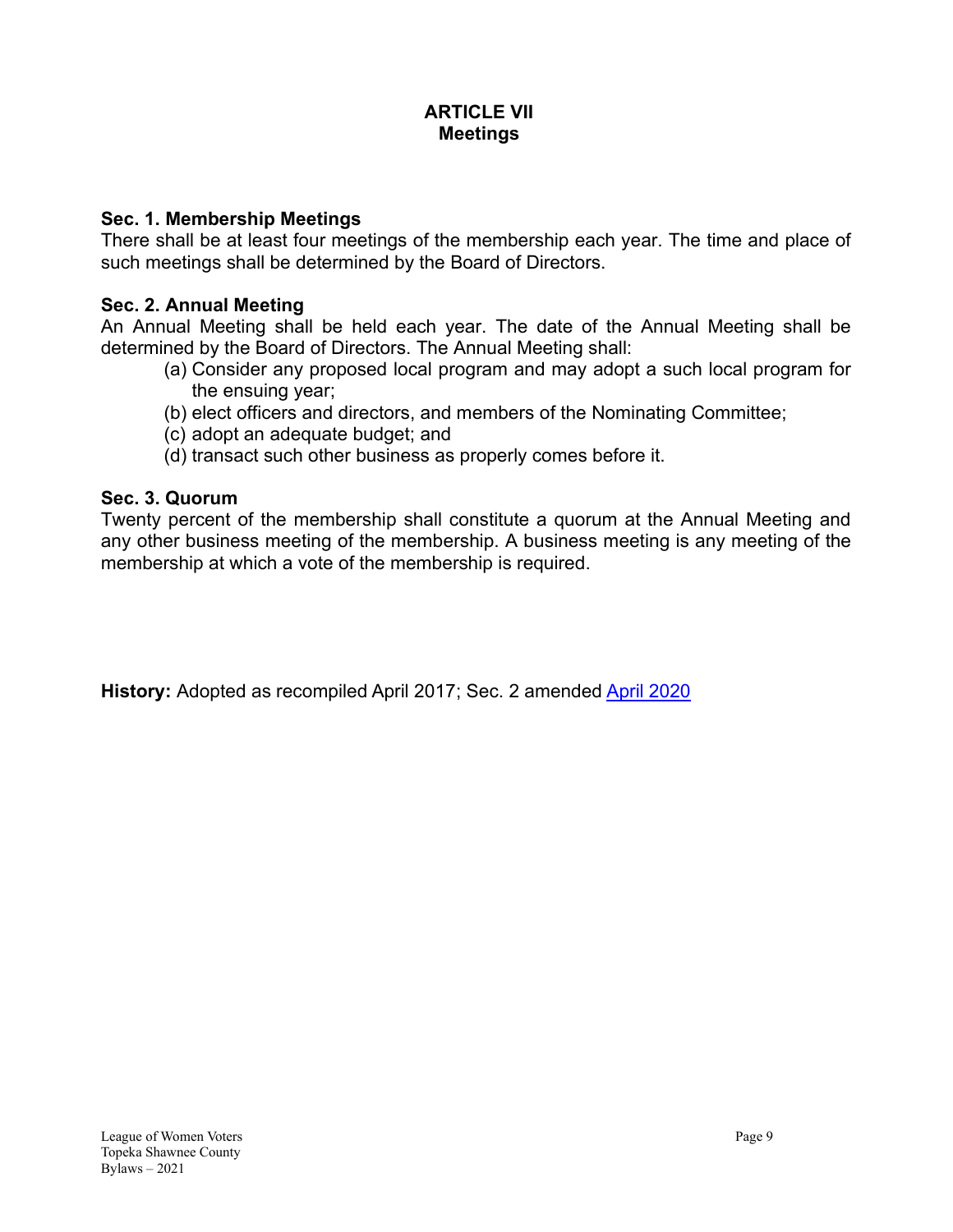#### **ARTICLE VIII Nominations and Elections**

#### <span id="page-12-0"></span>**Sec. 1. Nominating Committee**

The Nominating Committee shall consist of five members, two of whom shall be members of the Board of Directors. The Chairperson and two members, who shall not be members of the Board, shall be elected at the Annual Meeting. Nominations for elected members of the Nominating Committee shall be made by the current Nominating Committee. The other members of the Nominating Committee shall be appointed by the Board of Directors immediately following the Annual Meeting. Any vacancy on the Nominating Committee shall be filled by the Board of Directors.

Any voting member of the LWVTSC may send to the Nominating Committee suggestions for nominations for officers, directors and members of the Nominating Committee.

#### **Sec. 2. Report of the Nominating Committee and Nominations from the Floor**

The report of the Nominating Committee of its nominations for officers, directors and the members of the succeeding Nominating Committee shall be presented in writing to the membership of the LWVTSC at least 10 days before the date of the Annual Meeting. The report of the Nominating Committee shall be presented at the Annual Meeting. Immediately following the presentation of the Nominating Committee's report, nominations may be made from the floor by any voting member provided the consent of the nominee shall have been secured.

#### **Sec. 3. Elections**

Unless otherwise requested, voting shall be by a show of hands. A majority vote of those qualified to vote and voting shall constitute an election. Absentee or proxy voting shall not be permitted.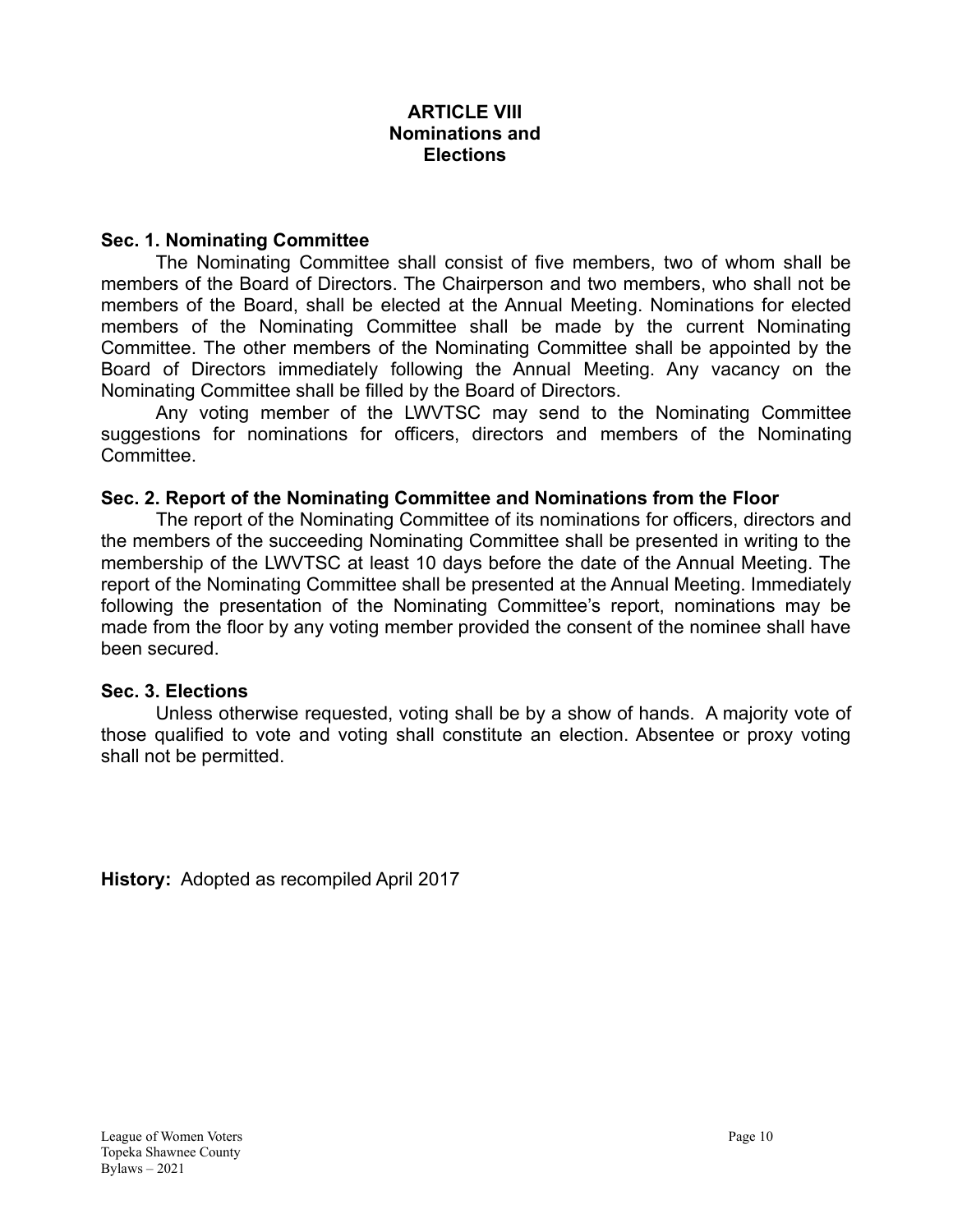# **ARTICLE IX Program**

## <span id="page-13-0"></span>**Sec. 1. Authorization**

The governmental principles adopted by the National Convention, and supported by the League as a whole, constitute the authorization for the adoption of the Program of the LWVTSC.

## **Sec. 2. Program**

The Program of the LWVTSC shall consist of:

(a) Action to implement the principles of the LWVUS;

(b) action to implement the principles of the LWVK;

(c) action to initiate a study of local governmental issues;

(d) action to implement those local governmental issues that have been studied and chosen for action and positions resulting from such study, or previously adopted study; and

(e) other actions that are consistent with League policy and principles.

## **Sec. 3. Procedure for Adoption and Amending a Program**

(a)(1)(A) The Board of Directors shall consider the written recommendations submitted by voting members two months prior to the Annual Meeting and shall formulate in writing a Proposed Program.

(B) The Proposed Program shall be sent to all members at least 10 days prior to the Annual Meeting. A notice of those items submitted to the Board of Directors, but not recommended for inclusion in the Proposed Program also shall be sent to all members at least 10 days prior to the Annual Meeting; and

(C) A majority vote of voting members present and voting at the Annual Meeting shall be required for adoption of items in the Proposed Program as presented to the membership at the Annual Meeting by the Board of Directors. Any new item adopted as a study is subject to subsection (b).

(2) Written Recommendations for the Proposed Program submitted by voting members two months prior to the Annual Meeting but not recommended by the Board of Directors may be considered and adopted at the Annual Meeting provided that:

(A) A majority of the voting members present and voting at the Annual Meeting vote in favor of considering such written recommendations; and

(B) a majority of the voting members present and voting at the Annual Meeting vote in favor of adopting such written recommendations.

(b) Amendments in the Program, which previously has been adopted by the membership, may be made provided that:

(1) Written information concerning the proposed amendments has been sent to all members at least 10 days prior to a general membership meeting at which the change is to be discussed; and

(2) final action by the membership is taken at a succeeding meeting.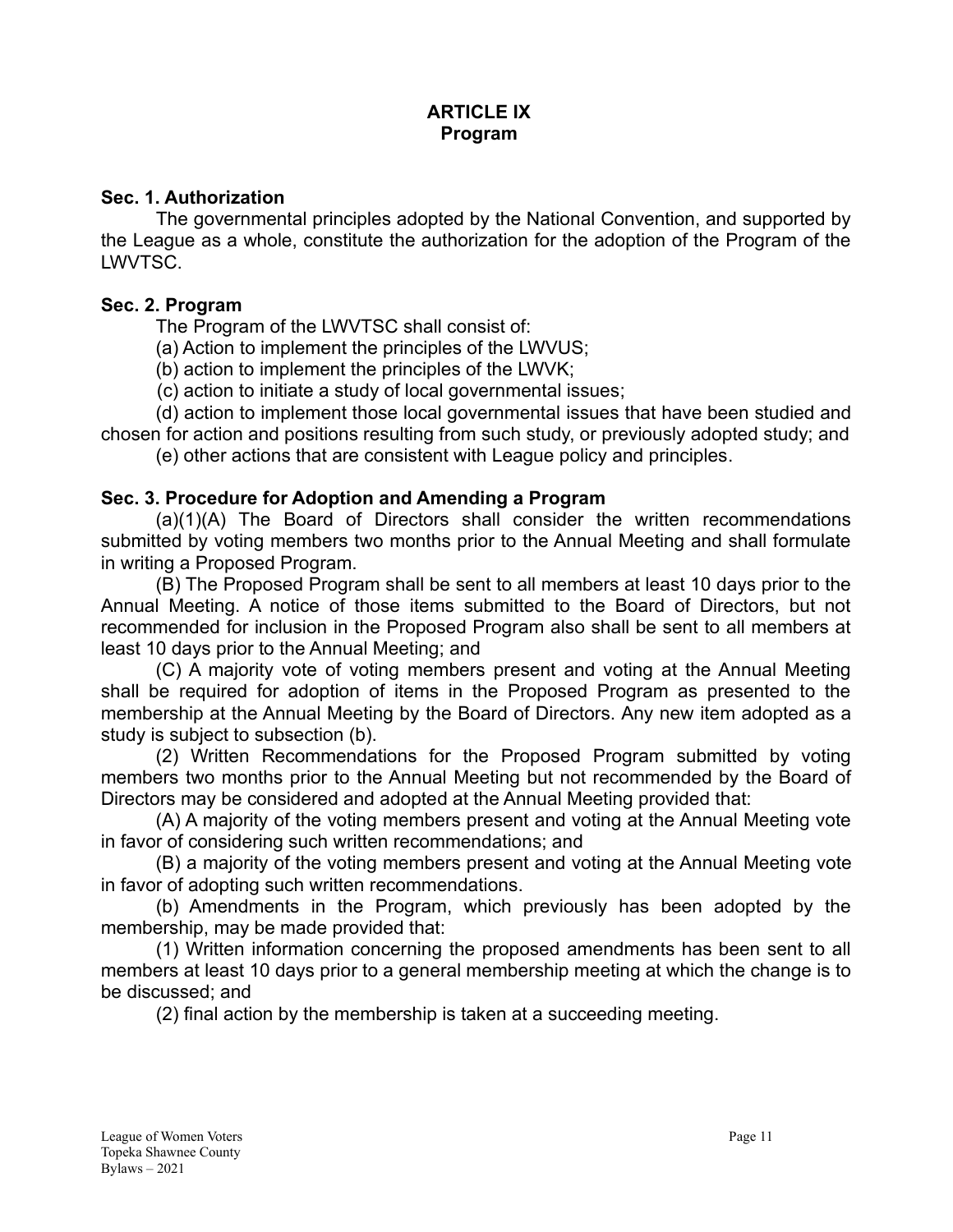## **Sec. 4. Member Action**

Members may act in the name of the LWVTSC only when authorized to do so by the Board of Directors of the LWVTSC.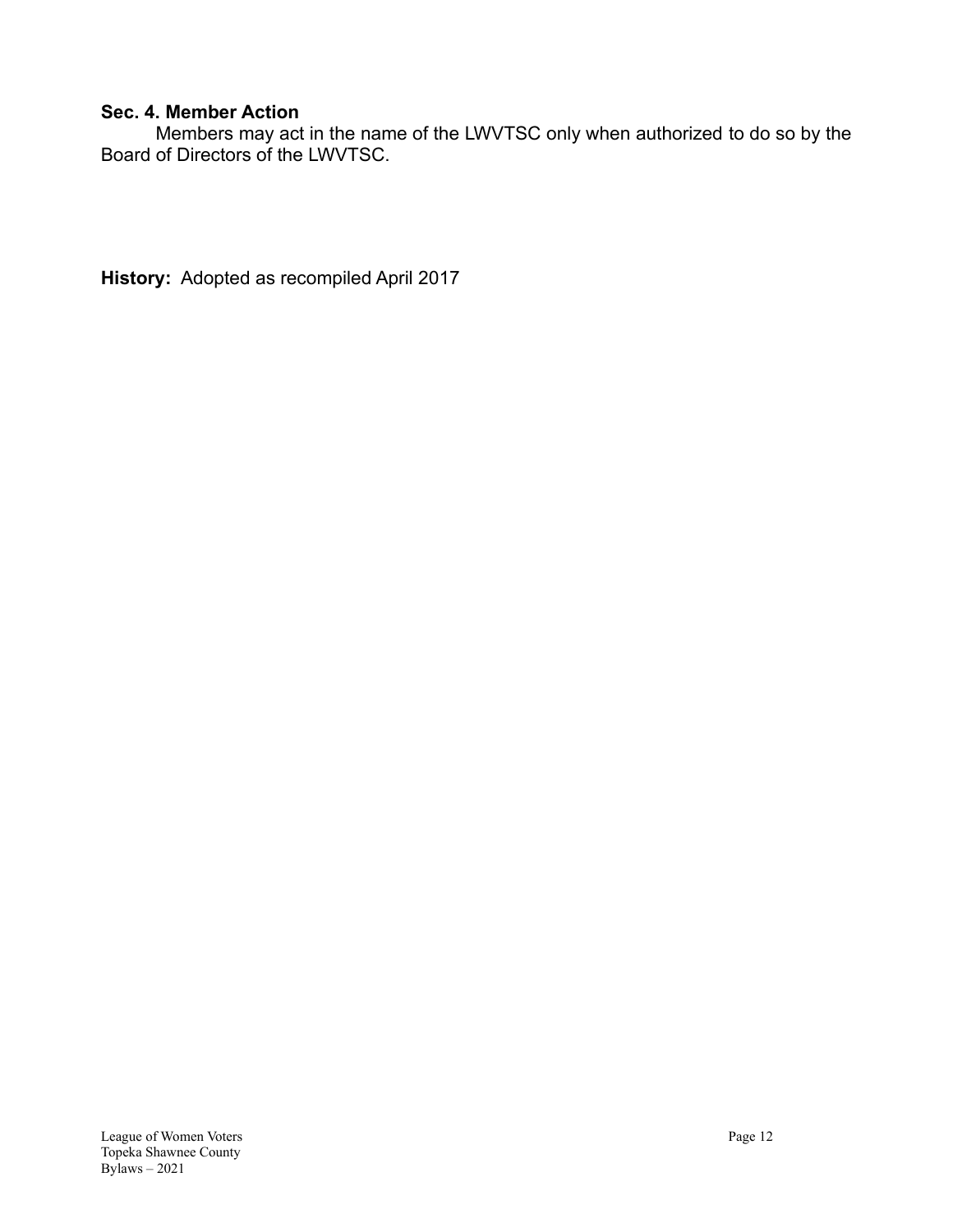## **ARTICLE X National Convention and Council, State Convention and Council**

#### <span id="page-15-0"></span>**Sec. 1. National Convention and Council**

At a meeting before the date on which the names of delegates must be sent to the national office, the Board of Directors shall select delegates to the Convention or Council in the number allotted the LWVTSC under the provisions of the Bylaws of the LWVUS.

#### **Sec. 2. State Convention and Council**

At a meeting before the date on which the names of delegates must be sent to the state office, the Board of Directors shall select delegates to the Convention or Council in the number allotted the LWVTSC under the provisions of the Bylaws of the LWVK.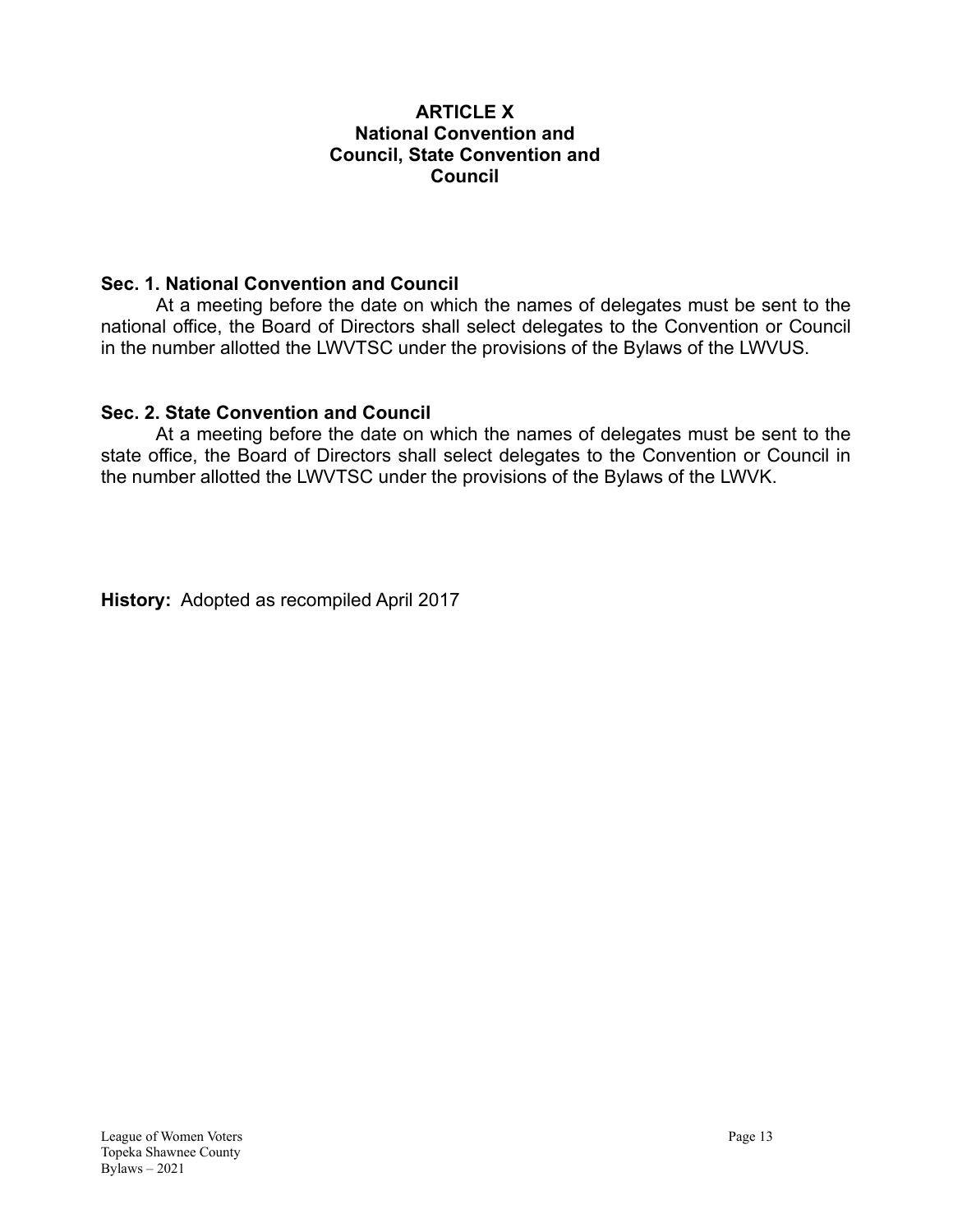## **ARTICLE XI Parliamentary Authority**

## <span id="page-16-0"></span>**Sec. 1. Parliamentary Authority**

The rules contained in Robert's Rules of Order Newly Revised shall govern the LWVTSC in all cases to which they are applicable and in which they are not inconsistent with the Bylaws.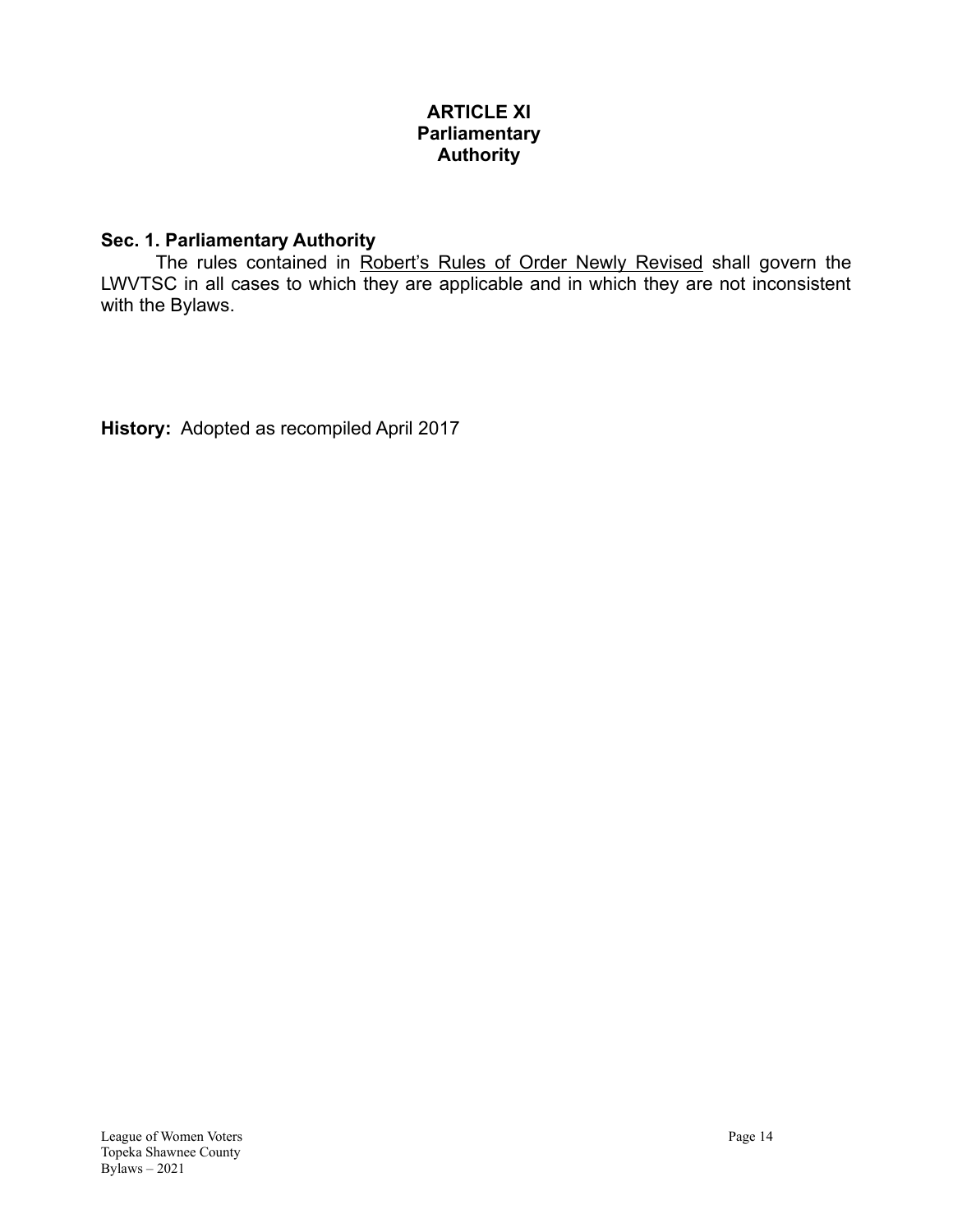## **ARTICLE XII Corporate Status**

#### <span id="page-17-0"></span>**Sec. 1. Corporate Status**

The LWVTSC is a 501(c)(3) Corporation. The LWVTSC is organized and operated as a corporation exclusively for charitable purposes under Section 501(c)(3) of the Internal Revenue Code, or the corresponding section of any future federal tax code.

# **Sec. 2. Limitation of Activities**

Notwithstanding any other provision of the bylaws, the LWVTSC shall not carry on any other activities not permitted to be carried on by a corporation exempt from federal income tax under the provisions of the Internal Revenue Code. No substantial part of the activities of the LWVTSC shall be attempting to influence legislation.

**History:** Adopted April 2018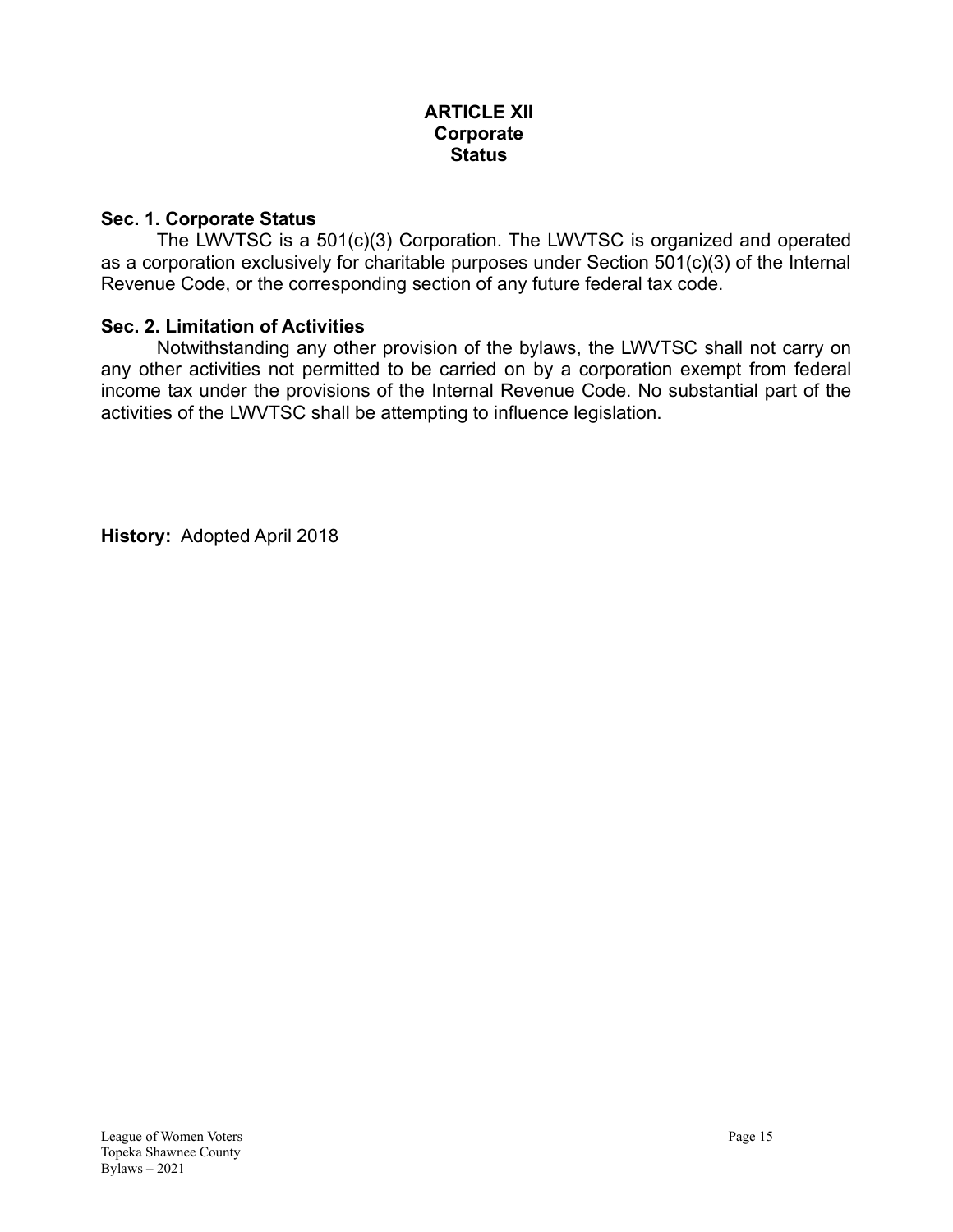# **ARTICLE XIII Dissolution**

# <span id="page-18-0"></span>**Sec. 1. Disposition of Assets Upon Dissolution**

In the event of the merger or dissolution of the LWVTSC for any reason, all money, securities and other property owned or under the absolute control of the LWVTSC shall be distributed at the discretion of the board, or such other person as shall be charged by law with the liquidation or winding up of the LWVTSC and its affairs, to any member organization of the League of Women Voters national organization which is exempt under Section 501(c)(3) of the Internal Revenue Code or the corresponding section of any future federal tax code; or if none of these organizations are then in existence or exempt under those tax provisions, then, at the discretion of the board, to another organization which is organized and operated exclusively for charitable and educational purposes and which has established its tax-exempt status under such designated tax provisions.

**History:** Adopted April 2018